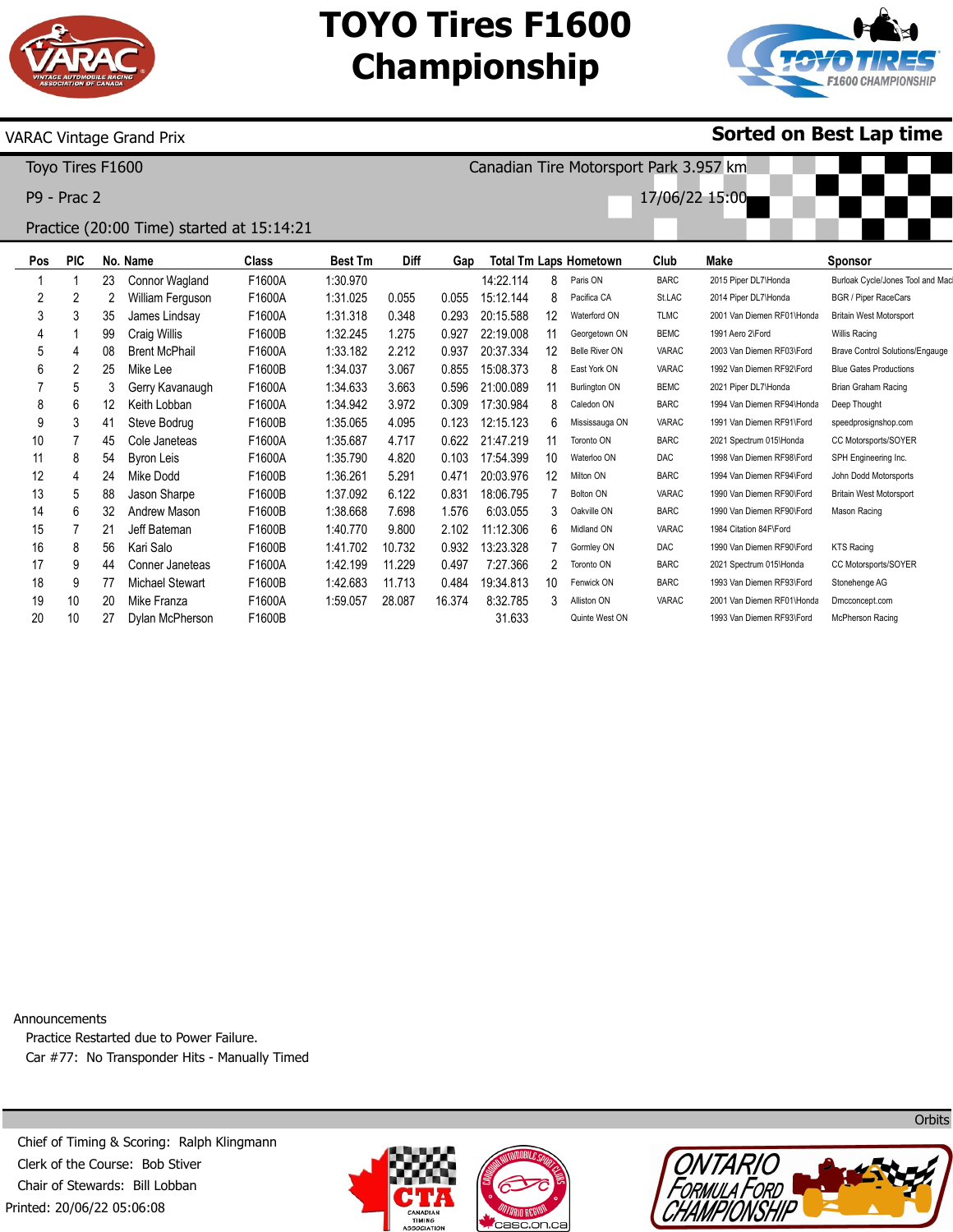# **TOYO Tires F1600 Championship**



### VARAC Vintage Grand Prix

|                                           | Toyo Tires F1600     |                       |                              | Canadian Tire Motorsport Park 3.957 km |                      |                          |                              |                                   |                      |                        |                              |  |  |
|-------------------------------------------|----------------------|-----------------------|------------------------------|----------------------------------------|----------------------|--------------------------|------------------------------|-----------------------------------|----------------------|------------------------|------------------------------|--|--|
| P9 - Prac 2                               |                      |                       |                              |                                        |                      |                          |                              | 17/06/22 15:00                    |                      |                        |                              |  |  |
| Practice (20:00 Time) started at 15:14:21 |                      |                       |                              |                                        |                      |                          |                              |                                   |                      |                        |                              |  |  |
|                                           |                      |                       |                              |                                        |                      |                          |                              |                                   |                      |                        |                              |  |  |
| Lap                                       | Lap Tm               | Diff                  | <b>Time of Day</b>           | Lap                                    | Lap Tm               | Diff                     | <b>Time of Day</b>           | Lap                               | Lap Tm               | Diff                   | <b>Time of Day</b>           |  |  |
| (23) Connor Wagland                       |                      |                       |                              | (25) Mike Lee                          |                      |                          |                              | p6<br>$\overline{7}$              | 2:15.643<br>1:50.859 | $+39.853$<br>$+15.069$ | 15:25:17.985<br>15:27:08.844 |  |  |
| $\mathbf{1}$                              | 1:35.910             | $+4.940$              | 15:17:43.571                 | 1                                      | 1:35.983             | $+1.946$                 | 15:18:01.769                 | 8                                 | 1:37.842             | $+2.052$               | 15:28:46.686                 |  |  |
| $\overline{c}$                            | 1:34.394             | $+3.424$              | 15:19:17.965                 | $\overline{c}$                         | 1:36.583             | $+2.546$                 | 15:19:38.352                 | $\boldsymbol{9}$                  | 1:36.579             | $+0.789$               | 15:30:23.265                 |  |  |
| 3                                         | 1:31.651             | $+0.681$              | 15:20:49.616                 | 3                                      | 1:34.037             |                          | 15:21:12.389                 | p10                               | 1:53.013             | $+17.223$              | 15:32:16.278                 |  |  |
| $\overline{4}$                            | 1:31.992             | $+1.022$              | 15:22:21.608                 | 4                                      | 1:34.255             | $+0.218$                 | 15:22:46.644                 |                                   |                      |                        |                              |  |  |
| $\sqrt{5}$                                | 1:35.022             | $+4.052$              | 15:23:56.630                 | 5                                      | 1:34.688             | $+0.651$                 | 15:24:21.332                 | (24) Mike Dodd                    |                      |                        |                              |  |  |
| 6<br>$\overline{7}$                       | 1:30.970             |                       | 15:25:27.600                 | 6<br>$\overline{7}$                    | 1:34.681             | $+0.644$                 | 15:25:56.013                 | 1                                 | 1:53.889             | $+17.628$              | 15:16:28.300                 |  |  |
| p8                                        | 1:32.331<br>1:44.062 | $+1.361$<br>$+13.092$ | 15:26:59.931<br>15:28:43.993 | p8                                     | 1:34.705<br>1:59.534 | $+0.668$<br>$+25.497$    | 15:27:30.718<br>15:29:30.252 | $\overline{\mathbf{c}}$           | 1:38.842             | $+2.581$               | 15:18:07.142                 |  |  |
|                                           |                      |                       |                              |                                        |                      |                          |                              | 3<br>$\overline{4}$               | 1:39.862<br>1:37.099 | $+3.601$<br>$+0.838$   | 15:19:47.004<br>15:21:24.103 |  |  |
| (2) William Ferguson                      |                      |                       |                              | (3) Gerry Kavanaugh                    |                      |                          |                              | $\sqrt{5}$                        | 1:37.628             | $+1.367$               | 15:23:01.731                 |  |  |
| $\mathbf{1}$                              | 1:32.271             | $+1.246$              | 15:17:44.781                 | $\mathbf{1}$                           | 1:35.395             | $+0.762$                 | 15:17:49.741                 | 6                                 | 1:38.445             | $+2.184$               | 15:24:40.176                 |  |  |
| $\overline{c}$                            | 1:33.480             | $+2.455$              | 15:19:18.261                 | $\overline{c}$                         | 1:35.488             | $+0.855$                 | 15:19:25.229                 | $\overline{7}$                    | 1:37.138             | $+0.877$               | 15:26:17.314                 |  |  |
| 3                                         | 1:31.570             | $+0.545$              | 15:20:49.831                 | 3                                      | 1:35.216             | $+0.583$                 | 15:21:00.445                 | 8                                 | 1:36.261             |                        | 15:27:53.575                 |  |  |
| $\overline{4}$                            | 1:31.935             | $+0.910$              | 15:22:21.766                 | 4                                      | 1:37.317             | $+2.684$                 | 15:22:37.762                 | $\boldsymbol{9}$                  | 1:39.054             | $+2.793$               | 15:29:32.629                 |  |  |
| $\overline{5}$                            | 1:34.121             | $+3.096$              | 15:23:55.887                 | 5                                      | 1:38.228             | $+3.595$                 | 15:24:15.990                 | 10                                | 1:38.197             | $+1.936$               | 15:31:10.826                 |  |  |
| 6                                         | 1:32.118             | $+1.093$              | 15:25:28.005                 | 6                                      | 1:35.546             | $+0.913$                 | 15:25:51.536                 | 11                                | 1:36.760             | $+0.499$               | 15:32:47.586                 |  |  |
| $\overline{7}$                            | 1:31.025             |                       | 15:26:59.030                 | p7                                     | 1:56.637             | $+22.004$                | 15:27:48.173                 | 12                                | 1:38.269             | $+2.008$               | 15:34:25.855                 |  |  |
| p8                                        | 2:34.993             | +1:03.968             | 15:29:34.023                 | 8<br>9                                 | 2:33.179<br>1:35.274 | $+58.546$<br>$+0.641$    | 15:30:21.352<br>15:31:56.626 |                                   |                      |                        |                              |  |  |
| (35) James Lindsay                        |                      |                       |                              | 10                                     | 1:34.633             |                          | 15:33:31.259                 | (88) Jason Sharpe<br>$\mathbf{1}$ | 1:38.993             | $+1.901$               | 15:18:30.405                 |  |  |
| $\mathbf{1}$                              | 1:32.042             | $+0.724$              | 15:17:45.058                 | p11                                    | 1:50.709             | $+16.076$                | 15:35:21.968                 | $\sqrt{2}$                        | 1:38.243             | $+1.151$               | 15:20:08.648                 |  |  |
| $\sqrt{2}$                                | 1:32.117             | $+0.799$              | 15:19:17.175                 |                                        |                      |                          |                              | 3                                 | 1:37.828             | $+0.736$               | 15:21:46.476                 |  |  |
| 3                                         | 1:32.174             | $+0.856$              | 15:20:49.349                 | (12) Keith Lobban                      |                      |                          |                              | $\overline{4}$                    | 1:37.628             | $+0.536$               | 15:23:24.104                 |  |  |
| $\overline{4}$                            | 1:33.267             | $+1.949$              | 15:22:22.616                 | 1                                      | 1:35.321             | $+0.379$                 | 15:17:50.890                 | $\sqrt{5}$                        | 1:37.092             |                        | 15:25:01.196                 |  |  |
| 5                                         | 1:31.318             |                       | 15:23:53.934                 | $\overline{\mathbf{c}}$                | 1:34.942             |                          | 15:19:25.832                 | p6                                | 1:58.865             | $+21.773$              | 15:27:00.061                 |  |  |
| 6                                         | 1:32.295             | $+0.977$              | 15:25:26.229                 | 3                                      | 1:35.133             | $+0.191$                 | 15:21:00.965                 | p7                                | 5:28.613             | $+3:51.521$            | 15:32:28.674                 |  |  |
| $\overline{7}$                            | 1:31.993             | $+0.675$              | 15:26:58.222                 | 4                                      | 1:37.324             | $+2.382$                 | 15:22:38.289                 |                                   |                      |                        |                              |  |  |
| 8                                         | 1:31.748             | $+0.430$              | 15:28:29.970                 | 5                                      | 1:35.532             | $+0.590$                 | 15:24:13.821                 | (32) Andrew Mason                 |                      |                        |                              |  |  |
| 9<br>10                                   | 1:31.939<br>1:32.056 | $+0.621$<br>$+0.738$  | 15:30:01.909<br>15:31:33.965 | 6<br>$\overline{7}$                    | 1:35.861<br>1:39.463 | $+0.919$<br>$+4.521$     | 15:25:49.682<br>15:27:29.145 | -1                                | 1:53.268             | $+14.600$              | 15:16:28.702                 |  |  |
| 11                                        | 1:31.837             | $+0.519$              | 15:33:05.802                 | p8                                     | 4:23.718             | $+2:48.776$              | 15:31:52.863                 | $\sqrt{2}$<br>p3                  | 1:38.668             | +38.896                | 15:18:07.370                 |  |  |
| 12                                        | 1:31.665             | $+0.347$              | 15:34:37.467                 |                                        |                      |                          |                              |                                   | 2:17.564             |                        | 15:20:24.934                 |  |  |
|                                           |                      |                       |                              | (41) Steve Bodrug                      |                      |                          |                              | (21) Jeff Bateman                 |                      |                        |                              |  |  |
| (99) Craig Willis                         |                      |                       |                              | 1                                      | 1:37.120             | $+2.055$                 | 15:17:53.872                 | $\mathbf{1}$                      | 2:04.913             | $+24.143$              | 15:16:41.492                 |  |  |
| $\mathbf{1}$                              | 1:34.626             | $+2.381$              | 15:18:02.335                 | $\overline{\mathbf{c}}$                | 1:35.618             | $+0.553$                 | 15:19:29.490                 | $\mathbf 2$                       | 1:45.795             | $+5.025$               | 15:18:27.287                 |  |  |
| $\overline{c}$                            | 1:35.428             | $+3.183$              | 15:19:37.763                 | 3                                      | 1:35.065             |                          | 15:21:04.555                 | 3                                 | 1:43.050             | $+2.280$               | 15:20:10.337                 |  |  |
| 3                                         | 1:33.742             | $+1.497$              | 15:21:11.505                 | 4                                      | 1:36.161             | $+1.096$                 | 15:22:40.716                 | $\overline{4}$                    | 1:43.555             | $+2.785$               | 15:21:53.892                 |  |  |
| $\overline{4}$                            | 1:33.807             | $+1.562$              | 15:22:45.312                 | 5                                      | 1:36.901             | $+1.836$                 | 15:24:17.617                 | 5                                 | 1:40.770             |                        | 15:23:34.662                 |  |  |
| $\,$ 5 $\,$<br>6                          | 1:33.115             | $+0.870$              | 15:24:18.427                 | p <sub>6</sub>                         | 2:19.385             | $+44.320$                | 15:26:37.002                 | p6                                | 1:59.523             | $+18.753$              | 15:25:34.185                 |  |  |
| $\overline{7}$                            | 1:35.069<br>1:35.057 | $+2.824$<br>$+2.812$  | 15:25:53.496<br>15:27:28.553 | (45) Cole Janeteas                     |                      |                          |                              |                                   |                      |                        |                              |  |  |
| p8                                        | 2:08.243             | $+35.998$             | 15:29:36.796                 | $\mathbf{1}$                           | 1:55.188             | $+19.501$                | 15:16:39.538                 | (56) Kari Salo<br>$\mathbf{1}$    | 2:02.995             | $+21.293$              | 15:16:48.856                 |  |  |
| 9                                         | 1:59.268             | $+27.023$             | 15:31:36.064                 | $\overline{c}$                         | 1:36.696             | $+1.009$                 | 15:18:16.234                 | $\mathbf 2$                       | 1:48.822             | $+7.120$               | 15:18:37.678                 |  |  |
| 10                                        | 1:32.245             |                       | 15:33:08.309                 | 3                                      | 1:38.078             | $+2.391$                 | 15:19:54.312                 | 3                                 | 1:45.567             | $+3.865$               | 15:20:23.245                 |  |  |
| p11                                       | 3:32.578             | $+2:00.333$           | 15:36:40.887                 | 4                                      | 1:36.088             | $+0.401$                 | 15:21:30.400                 | $\overline{4}$                    | 1:41.703             | $+0.001$               | 15:22:04.948                 |  |  |
|                                           |                      |                       |                              | 5                                      | 1:35.687             |                          | 15:23:06.087                 | 5                                 | 1:41.702             |                        | 15:23:46.650                 |  |  |
| (08) Brent McPhail                        |                      |                       |                              | 6                                      | 1:36.430             | $+0.743$                 | 15:24:42.517                 | 6                                 | 1:43.348             | $+1.646$               | 15:25:29.998                 |  |  |
| $\mathbf{1}$                              | 1:52.250             | $+19.068$             | 15:16:24.504                 | $\overline{7}$                         | 1:36.906             | $+1.219$                 | 15:26:19.423                 | p7                                | 2:15.209             | $+33.507$              | 15:27:45.207                 |  |  |
| $\overline{c}$                            | 1:34.498             | $+1.316$              | 15:17:59.002                 | 8                                      | 1:35.756             | $+0.069$                 | 15:27:55.179                 |                                   |                      |                        |                              |  |  |
| 3                                         | 1:34.423             | $+1.241$              | 15:19:33.425                 | 9                                      | 1:36.433             | $+0.746$                 | 15:29:31.612                 | (44) Conner Janeteas              |                      |                        |                              |  |  |
| $\overline{4}$<br>$\,$ 5 $\,$             | 1:34.175<br>1:33.182 | $+0.993$              | 15:21:07.600<br>15:22:40.782 | p10<br>p11                             | 4:14.570<br>2:22.916 | $+2:38.883$<br>$+47.229$ | 15:33:46.182<br>15:36:09.098 | 1                                 | 1:42.199             |                        | 15:17:50.608                 |  |  |
| 6                                         | 1:33.776             | $+0.594$              | 15:24:14.558                 |                                        |                      |                          |                              | p <sub>2</sub>                    | 3:58.637             | $+2:16.438$            | 15:21:49.245                 |  |  |
| $\overline{7}$                            | 1:33.769             | $+0.587$              | 15:25:48.327                 | (54) Byron Leis                        |                      |                          |                              | (77) Michael Stewart              |                      |                        |                              |  |  |
| 8                                         | 1:34.073             | $+0.891$              | 15:27:22.400                 | 1                                      | 1:54.967             | $+19.177$                | 15:16:36.671                 | $\mathbf{1}$                      | 1:42.683             |                        | 15:18:22.088                 |  |  |
| 9                                         | 1:41.257             | $+8.075$              | 15:29:03.657                 | $\overline{c}$                         | 1:37.112             | $+1.322$                 | 15:18:13.783                 | $\mathbf 2$                       | 1:43.157             | $+0.474$               | 15:20:05.245                 |  |  |
| 10                                        | 1:37.236             | $+4.054$              | 15:30:40.893                 | 3                                      | 1:36.063             | $+0.273$                 | 15:19:49.846                 | 3                                 | 1:43.434             | $+0.751$               | 15:21:48.679                 |  |  |
| 11                                        | 1:33.763             | $+0.581$              | 15:32:14.656                 | 4                                      | 1:35.790             |                          | 15:21:25.636                 | 4                                 | 1:43.018             | $+0.335$               | 15:23:31.697                 |  |  |
| p12                                       | 2:44.557             | $+1:11.375$           | 15:34:59.213                 | 5                                      | 1:36.706             | $+0.916$                 | 15:23:02.342                 | 5                                 | 1:44.786             | $+2.103$               | 15:25:16.483                 |  |  |

Printed: 20/06/22 05:06:32 Chief of Timing & Scoring: Ralph Klingmann Clerk of the Course: Bob Stiver Chair of Stewards: Bill Lobban





**Orbits** 

Page 1/2

 $\mathcal{N}$  where  $\mathcal{N}$ 

to: Canadian Timing Association<br>Commula Ford<br>Champion Ship